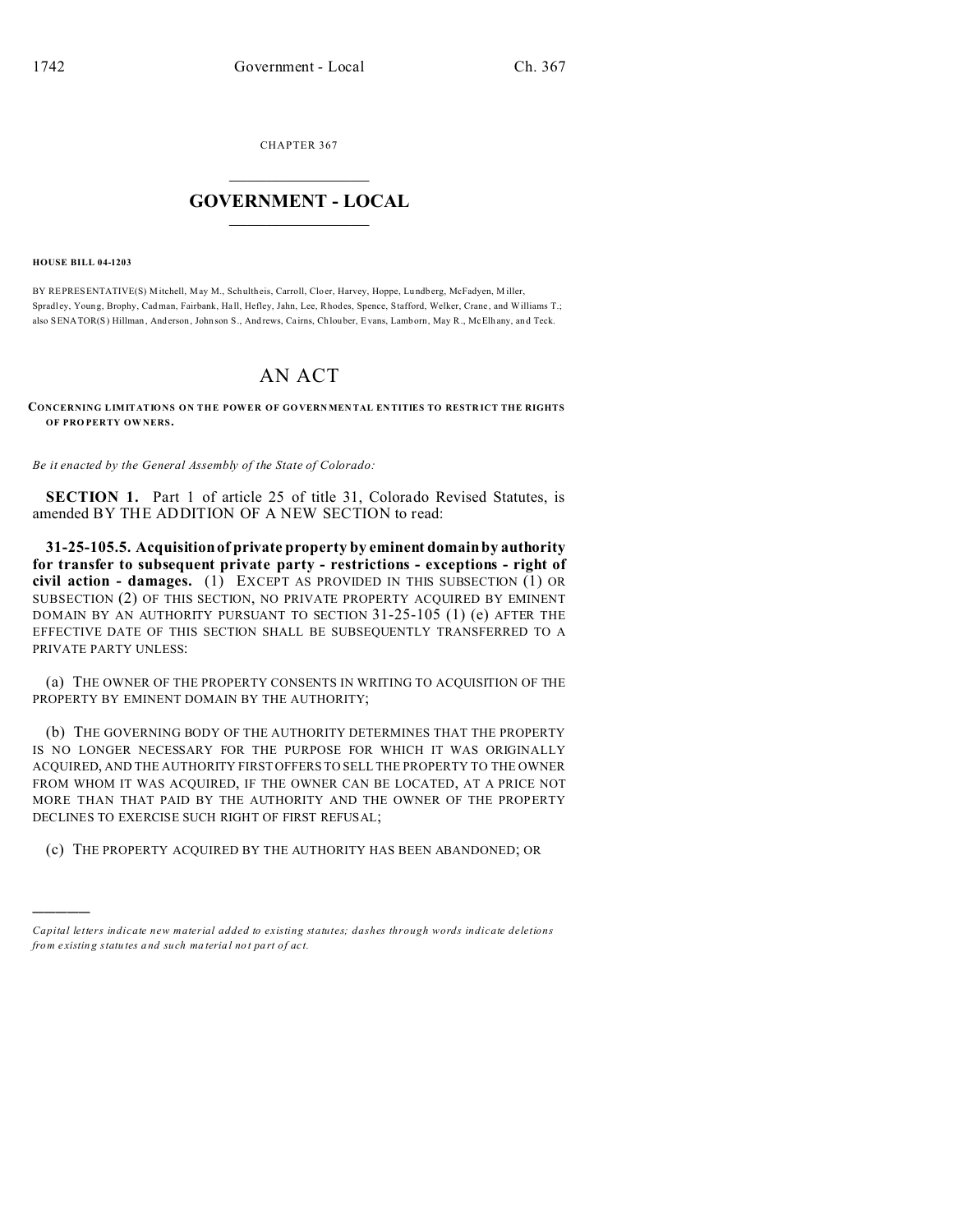(d) THE OWNER OF THE PROPERTY REQUESTS OR PLEADS IN AN EMINENT DOMAIN ACTION THAT THE AUTHORITY ACQUIRING THE PROPERTY ALSO ACQUIRE PROPERTY THAT IS NOT ESSENTIAL TO THE PURPOSE OF THE ACQUISITION ON THE BASIS THAT ACQUIRING LESS PROPERTY WOULD LEAVE THE OWNER OF THE PROPERTY HOLDING AN UNECONOMIC REMNANT.

(2) (a) WHERE A PROPOSED TRANSFER OF PRIVATE PROPERTY ACQUIRED BY AN AUTHORITY BY EMINENT DOMAIN DOES NOT SATISFY ONE OF THE REQUIREMENTS SPECIFIED IN SUBSECTION (1) OF THIS SECTION, SUCH PROPERTY ACQUIRED BY EMINENT DOMAIN BY AN AUTHORITY AFTER THE EFFECTIVE DATE OF THIS SECTION MAY BE SUBSEQUENTLY TRANSFERRED TO A PRIVATE PARTY ONLY UPON SATISFACTION OF EACH OF THE FOLLOWING CONDITIONS:

(I) THE GOVERNING BODY HAS MADE A DETERMINATION THAT THE PROPERTY IS LOCATED IN A BLIGHTED AREA OR THE PROPERTY ITSELF IS BLIGHTED, AND THE URBAN RENEWAL PROJECT FOR WHICH THE PROPERTY IS BEING ACQUIRED SHALL BE COMMENCED NO LATER THAN SEVEN YEARS FROM THE DATE THE BLIGHT DETERMINATION IS MADE. FOR PURPOSES OF THIS SECTION, THE DETERMINATION OF WHETHER A PARTICULAR AREA OR PROPERTY IS BLIGHTED SHALL BE BASED UPON REASONABLY CURRENT INFORMATION OBTAINED AT THE TIME THE BLIGHT DETERMINATION IS MADE.

(II) NOT LATER THAN THE COMMENCEMENT OF THE NEGOTIATION OF AN AGREEMENT FOR REDEVELOPMENT OR REHABILITATION OF PROPERTY ACQUIRED OR TO BE ACQUIRED BY EMINENT DOMAIN, THE AUTHORITY PROVIDES NOTICE AND INVITES PROPOSALS FOR REDEVELOPMENT OR REHABILITATION FROM ALL PROPERTY OWNERS, RESIDENTS, AND OWNERS OF BUSINESS CONCERNS LOCATED ON THE PROPERTY ACQUIRED OR TO BE ACQUIRED BY EMINENT DOMAIN IN THE URBAN RENEWAL AREA BY MAILING NOTICE TO THEIR LAST KNOWN ADDRESS OF RECORD. THE AUTHORITY MAY ALSO AT THE SAME TIME INVITE PROPOSALS FOR REDEVELOPMENT OR REHABILITATION FROM OTHER INTERESTED PERSONS WHO MAY NOT BE PROPERTY OWNERS, OWNERS OF BUSINESS CONCERNS, OR RESIDENTS WITHIN THE URBAN RENEWAL AREA, AND MAY PROVIDE PUBLIC NOTICE THEREOF BY PUBLICATION IN A NEWSPAPER HAVING A GENERAL CIRCULATION WITHIN THE MUNICIPALITY IN WHICH THE AUTHORITY HAS BEEN ESTABLISHED.

(III) IN THE CASE OF A SET OF PARCELS TO BE ACQUIRED BY THE AUTHORITY IN CONNECTION WITH AN URBAN RENEWAL PROJECT, AT LEAST ONE OF WHICH IS OWNED BY AN OWNER REFUSING OR REJECTING AN AGREEMENT FOR THE ACQUISITION OF THE ENTIRE SET OF PARCELS, THE AUTHORITY MAKES A DETERMINATION THAT THE REDEVELOPMENT OR REHABILITATION OF THE REMAINING PARCELS IS NOT VIABLE UNDER THE URBAN RENEWAL PLAN WITHOUT THE PARCEL AT ISSUE.

(b) ANY OWNER OF PROPERTY LOCATED WITHIN THE URBAN RENEWAL AREA MAY CHALLENGE THE DETERMINATION OF BLIGHT MADE BY THE GOVERNING BODY PURSUANT TO SUBPARAGRAPH (I) OF PARAGRAPH (a) OF THIS SUBSECTION (2) BY FILING, NOT LATER THAN THIRTY DAYS AFTER THE DATE THE DETERMINATION OF BLIGHT IS MADE, A CIVIL ACTION IN DISTRICT COURT FOR THE COUNTY IN WHICH THE PROPERTY IS LOCATED PURSUANT TO C.R.C.P. 106 (a) (4) FOR JUDICIAL REVIEW OF THE EXERCISE OF DISCRETION ON THE PART OF THE GOVERNING BODY IN MAKING THE DETERMINATION OF BLIGHT. ANY SUCH ACTION SHALL BE GOVERNED IN ACCORDANCE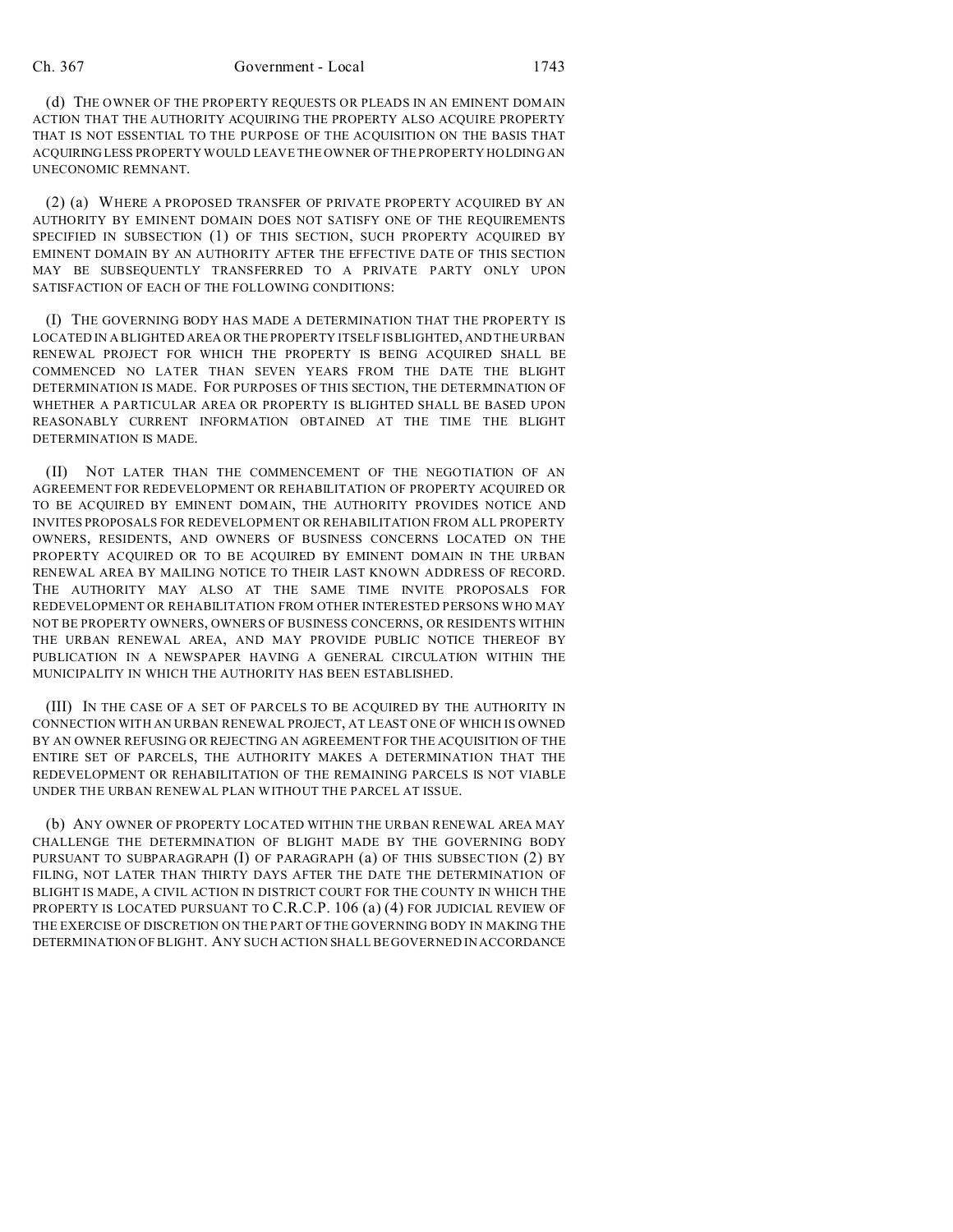WITH THE PROCEDURES AND OTHER REQUIREMENTS SPECIFIED IN THE RULE; EXCEPT THAT THE GOVERNING BODY SHALL HAVE THE BURDEN OF PROVING THAT, IN MAKING ITS DETERMINATION OF BLIGHT, IT HAS NEITHER EXCEEDED ITS JURISDICTION NOR ABUSED ITS DISCRETION.

(c) NOTWITHSTANDING ANY OTHER PROVISION OF LAW, ANY DETERMINATION MADE BY THE GOVERNING BODY PURSUANT TO PARAGRAPH (a) OF THIS SUBSECTION (2) SHALL BE DEEMED A LEGISLATIVE DETERMINATION AND SHALL NOT BE DEEMED A QUASI-JUDICIAL DETERMINATION.

(d) NOTWITHSTANDING ANY OTHER PROVISION OF THIS SECTION, NO TRANSFER THAT SATISFIES THE REQUIREMENTS OF SUBSECTION (1) OF THIS SECTION SHALL BE SUBJECT TO THE PROVISIONS OF THIS SUBSECTION (2), OR TO SUBSECTION (3), (4), OR PARAGRAPH (a) OF SUBSECTION (5) OF THIS SECTION.

(3) ANY AUTHORITY SEEKING TO ACQUIRE PROPERTY BY EMINENT DOMAIN IN ACCORDANCE WITH THE REQUIREMENTS OF SUBSECTION (2) OF THIS SECTION SHALL REIMBURSE THE OWNER OF THE PROPERTY FOR REASONABLE ATTORNEY FEES INCURRED BY THE OWNER IN CONNECTION WITH THE ACQUISITION WHERE THE OWNER IS THE PREVAILING PARTY ON A CHALLENGE BROUGHT UNDER PARAGRAPH (b) OF SUBSECTION (2) OF THIS SECTION.

(4) (a) ANY AUTHORITY THAT EXERCISES THE POWER OF EMINENT DOMAIN TO TRANSFER ACQUIRED PROPERTY TO ANOTHER PRIVATE PARTY AS AUTHORIZED IN ACCORDANCE WITH THE REQUIREMENTS OF THIS SECTION SHALL ADOPT RELOCATION ASSISTANCE AND LAND ACQUISITION POLICIES TO BENEFIT DISPLACED PERSONS THAT ARE CONSISTENT WITH THOSE SET FORTH IN ARTICLE 56 OF TITLE 24, C.R.S., TO THE EXTENT APPLICABLE TO THE FACTS OF EACH SPECIFIC PROPERTY, AND, AT THE TIME OF THE RELOCATION OF THE OWNER OR THE OCCUPANT, SHALL PROVIDE COMPENSATION OR OTHER FORMS OF ASSISTANCE TO ANY DISPLACED PERSON IN ACCORDANCE WITH SUCH POLICIES. IN ADDITION, IN THE CASE OF A BUSINESS CONCERN DISPLACED BY THE ACQUISITION OF PROPERTY BY EMINENT DOMAIN, THE AUTHORITY SHALL MAKE A BUSINESS INTERRUPTION PAYMENT TO THE BUSINESS CONCERN NOT TO EXCEED THE LESSER OF TEN THOUSAND DOLLARS OR ONE-FOURTH OF THE AVERAGE ANNUAL TAXABLE INCOME SHOWN ON THE THREE MOST RECENT FEDERAL INCOME TAX RETURNS OF THE BUSINESS CONCERN.

(b) IN ANY CASE WHERE THE ACQUISITION OF PROPERTY BY EMINENT DOMAIN BY AN AUTHORITY DISPLACES INDIVIDUALS, FAMILIES, OR BUSINESS CONCERNS, THE AUTHORITY SHALL MAKE REASONABLE EFFORTS TO RELOCATE SUCH INDIVIDUALS, FAMILIES, OR BUSINESS CONCERNS WITHIN THE URBAN RENEWAL AREA, WHERE SUCH RELOCATION IS CONSISTENT WITH THE USES PROVIDED IN THE URBAN RENEWAL PLAN, OR IN AREAS WITHIN REASONABLE PROXIMITY OF, OR COMPARABLE TO, THE ORIGINAL LOCATION OF SUCH INDIVIDUALS, FAMILIES, OR BUSINESS CONCERNS.

(5) FOR PURPOSES OF THIS SECTION, UNLESS THE CONTEXT OTHERWISE REQUIRES:

(a) "BLIGHTED AREA" SHALL HAVE THE SAME MEANING AS SET FORTH IN SECTION 31-25-103 (2); EXCEPT THAT, FOR PURPOSES OF THIS SECTION ONLY, "BLIGHTED AREA" MEANS AN AREA THAT, IN ITS PRESENT CONDITION AND USE AND, BY REASON OF THE PRESENCE OF AT LEAST FIVE OF THE FACTORS SPECIFIED IN SECTION 31-25-103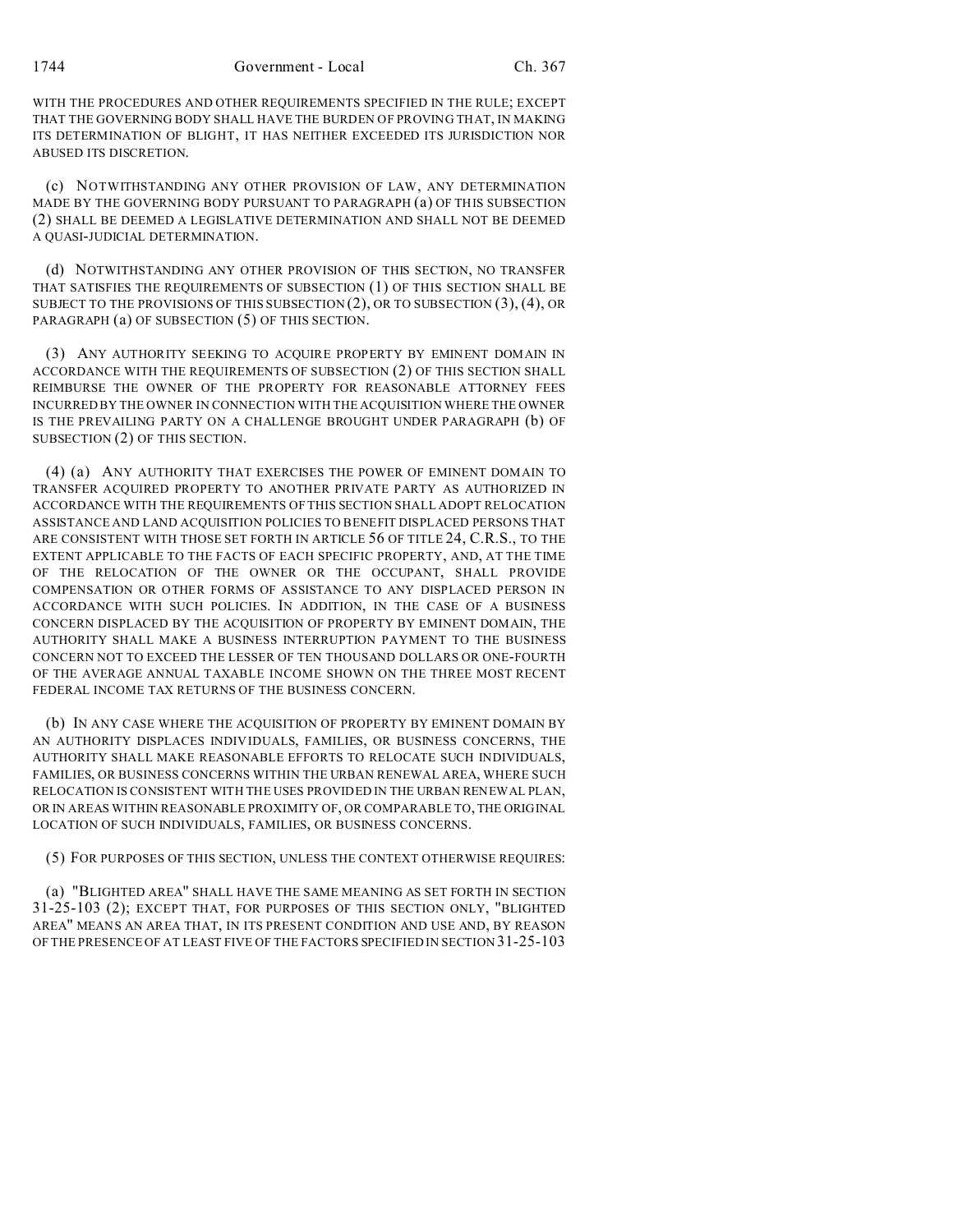$(2)$  (a) TO  $(2)$  (l), SUBSTANTIALLY IMPAIRS OR ARRESTS THE SOUND GROWTH OF THE MUNICIPALITY, RETARDS THE PROVISION OF HOUSING ACCOMMODATIONS, OR CONSTITUTES AN ECONOMIC OR SOCIAL LIABILITY, AND IS A MENACE TO THE PUBLIC HEALTH, SAFETY, MORALS, OR WELFARE.

(b) "PRIVATE PROPERTY" OR "PROPERTY" MEANS, AS APPLIED TO REAL PROPERTY, ONLY A FEE OWNERSHIP INTEREST.

**SECTION 2.** 31-25-103, Colorado Revised Statutes, is amended BY THE ADDITION OF THE FOLLOWING NEW SUBSECTIONS to read:

**31-25-103. Definitions.** As used in this part 1, unless the context otherwise requires:

(3.3) "BUSINESS CONCERN" HAS THE SAME MEANING AS "BUSINESS" AS SET FORTH IN SECTION 24-56-102 (1), C.R.S.

(3.5) "DISPLACED PERSON" HAS THE SAME MEANING AS SET FORTH IN SECTION 24-56-102 (2), C.R.S., AND FOR PURPOSES OF THIS PART 1 SHALL ALSO INCLUDE ANY INDIVIDUAL, FAMILY, OR BUSINESS CONCERN DISPLACED BY THE ACQUISITION BY EMINENT DOMAIN OF REAL PROPERTY BY AN AUTHORITY.

(3.7) "GOVERNING BODY" MEANS THE GOVERNING BODY OF THE MUNICIPALITY WITHIN WHICH AN AUTHORITY HAS BEEN ESTABLISHED IN ACCORDANCE WITH THE REQUIREMENTS OF THIS PART 1.

**SECTION 3.** Section 31-25-103 (2) (f), (2) (h), (2) (j), (2) (k), and (2) (l), Colorado Revised Statutes, are amended, and the said 31-25-103 (2), is further amended BY THE ADDITION OF A NEW PARAGRAPH, to read:

**31-25-103. Definitions.** As used in this part 1, unless the context otherwise requires:

(2) "Blighted area" means an area that, in its present condition and use and, by reason of the presence of at least four of the following factors, substantially impairs or arrests the sound growth of the municipality, retards the provision of housing accommodations, or constitutes an economic or social liability, and is a menace to the public health, safety, morals, or welfare:

(f) Unusual topography OR INADEQUATE PUBLIC IMPROVEMENTS OR UTILITIES;

(h) The existence of conditions that endanger life or property by fire and OR other causes;

(j) Environmental contamination of buildings or property; OR

## (k) Inadequate public improvements or utilities; or

(k.5) THE EXISTENCE OF HEALTH, SAFETY, OR WELFARE FACTORS REQUIRING HIGH LEVELS OF MUNICIPAL SERVICES OR SUBSTANTIAL PHYSICAL UNDERUTILIZATION OR VACANCY OF SITES, BUILDINGS, OR OTHER IMPROVEMENTS;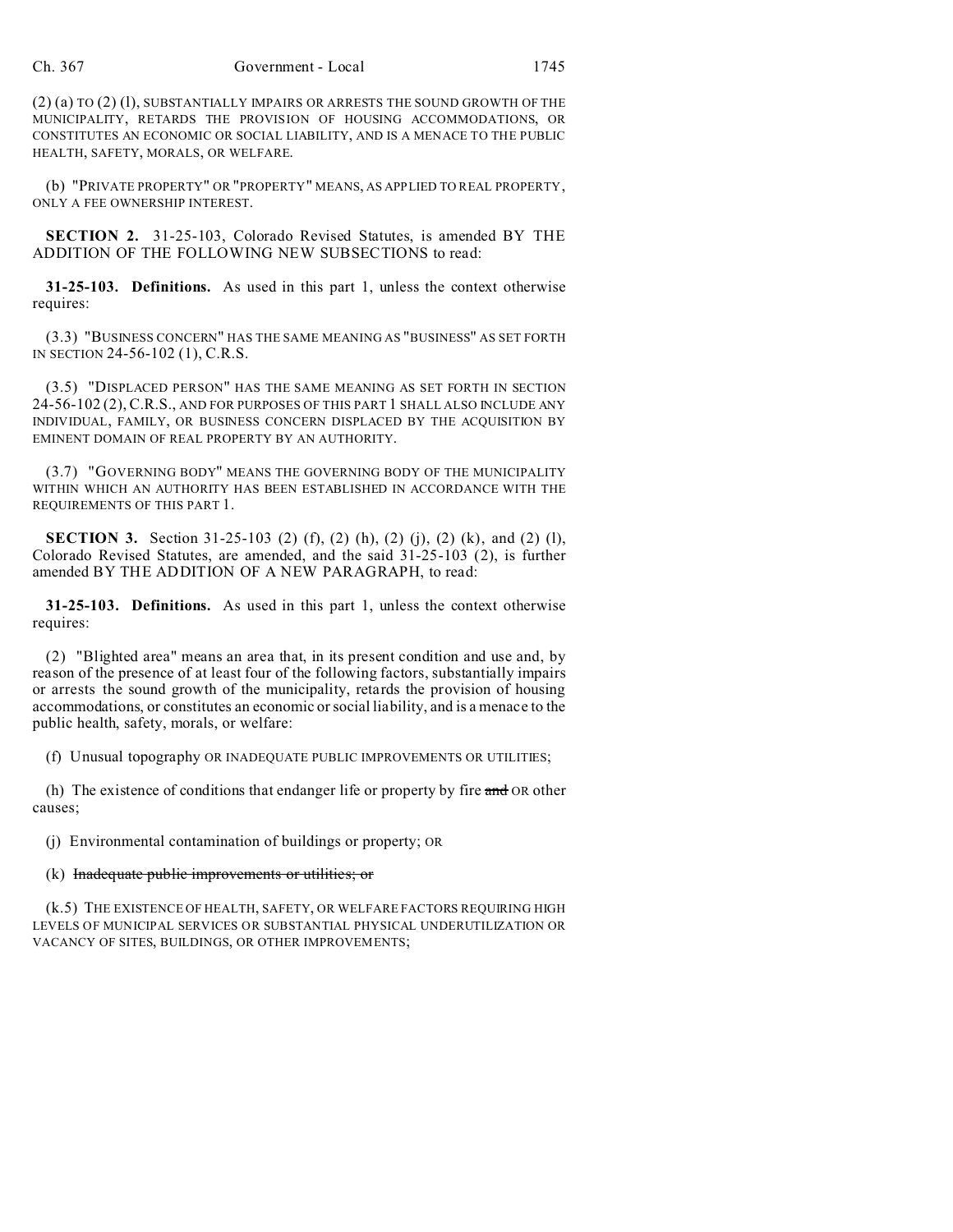1746 Government - Local Ch. 367

(l) If there is no objection by the property owner or owners and the tenant or tenants of such owner or owners, if any, to the inclusion of such property in an urban renewal area, "blighted area" also means an area that, in its present condition and use and, by reason of the presence of any one of the factors specified in paragraphs (a) to  $(k)$  (k.5) of this subsection (2), substantially impairs or arrests the sound growth of the municipality, retards the provision of housing accommodations, or constitutes an economic or social liability, and is a menace to the public health, safety, morals, or welfare. For purposes of this paragraph (l), the fact that an owner of an interest in such property does not object to the inclusion of such property in the urban renewal area does not mean that the owner has waived any rights of such owner in connection with laws governing condemnation.

**SECTION 4.** 31-25-105 (1) (e), Colorado Revised Statutes, is amended to read:

**31-25-105. Powers of an authority.** (1) Every authority has all the powers necessary or convenient to carry out and effectuate the purposes and provisions of this part 1, including, but not limited to, the following powers in addition to others granted in this part 1:

(e) To enter, with the consent of the owner, upon any building or property in order to make surveys or appraisals and to obtain an order for this purpose from a court of competent jurisdiction in the event entry is denied or resisted; to acquire any property by purchase, lease, option, gift, grant, bequest, devise, or otherwise to acquire any interest in property by condemnation, including a fee simple absolute title thereto, in the manner provided by the laws of this state for the exercise of the power of eminent domain by any other public body (and property already devoted to a public use may be acquired in a like manner except that no property belonging to the federal government or to a public body may be acquired without its consent); except that any acquisition of any interest in property by condemnation by an authority must be approved as part of an urban renewal plan or substantial modification thereof, as provided in section 31-25-107, by a majority vote of the governing body of the municipality in which such property is located, AND THE ACQUISITION OF PROPERTY BY CONDEMNATION BY AN AUTHORITY SHALL ALSO SATISFY THE REQUIREMENTS OF SECTION 31-25-105.5; to hold, improve, clear, or prepare for redevelopment any such property; to mortgage, pledge, hypothecate, or otherwise encumber or dispose of its property; and to insure or provide for the insurance of any property or operations of the authority against any risks or hazards; except that no provision of any other law with respect to the planning or undertaking of projects or the acquisition, clearance, or disposition of property by public bodies shall restrict an authority exercising powers under this part 1 in the exercise of such functions with respect to a project of such authority unless the general assembly specifically so states;

**SECTION 5.** 31-25-107 (3), Colorado Revised Statutes, is amended, and the said 31-25-107 is further amended BY THE ADDITION OF A NEW SUBSECTION, to read:

**31-25-107. Approval of urban renewal plans by the local governing body.** (3) (a) The governing body shall hold a public hearing on an urban renewal plan or substantial modification of an approved urban renewal plan no less than thirty days after public notice thereof by publication in a newspaper having a general circulation in the municipality. The notice shall describe the time, date, place, and purpose of the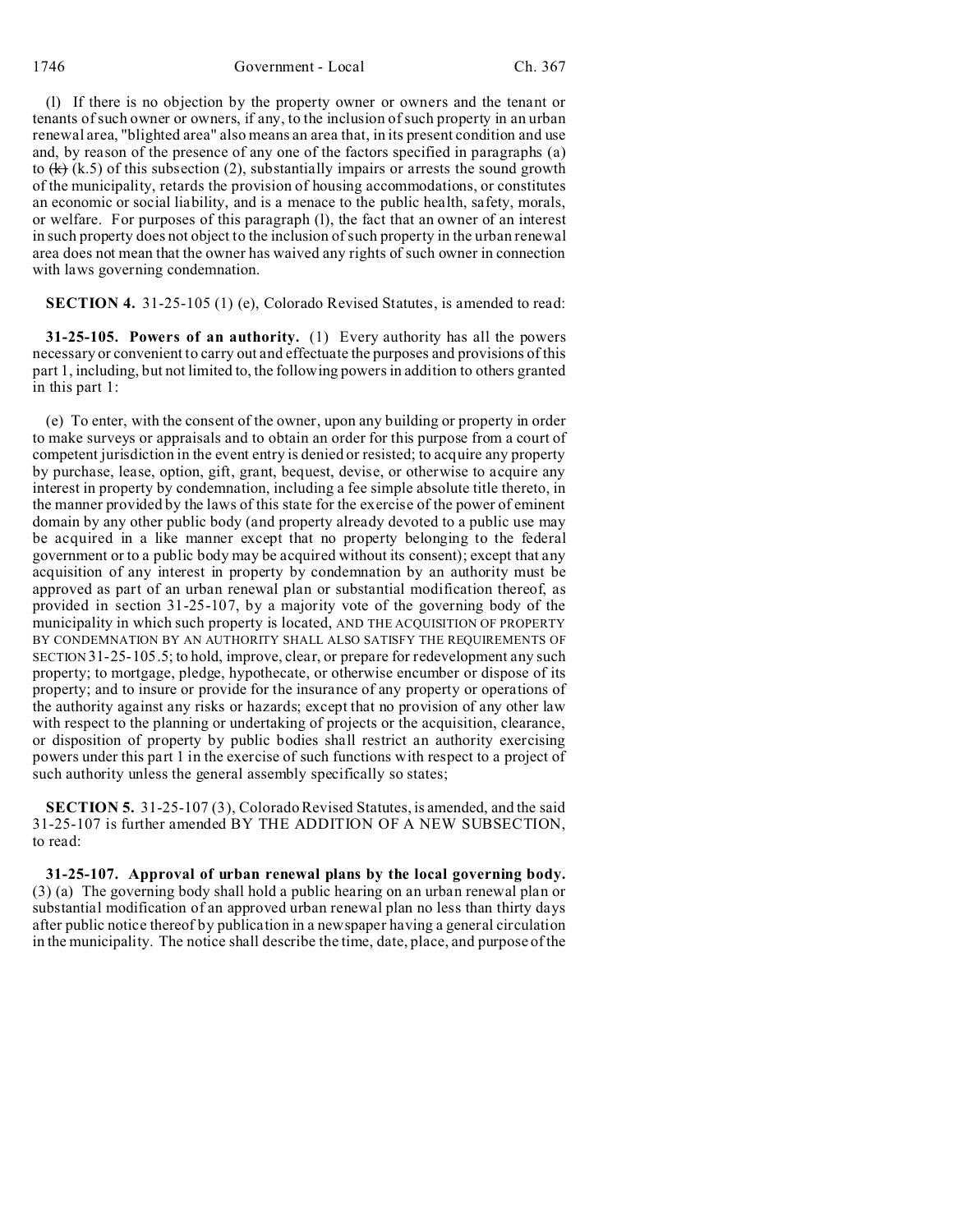hearing, shall generally identify the urban renewal area covered by the plan, and shall outline the general scope of the urban renewal project under consideration.

(b) WHERE AN AUTHORITY INTENDS TO ACQUIRE PRIVATE PROPERTY BY EMINENT DOMAIN WITHIN THE URBAN RENEWAL AREA TO BE SUBSEQUENTLY TRANSFERRED TO A PRIVATEPARTY IN ACCORDANCE WITH THE REQUIREMENTS OF SECTION 31-25-105.5 (2), THE GOVERNING BODY, PRIOR TO THE COMMENCEMENT OF THE ACQUISITION OF SUCH PROPERTY, SHALL FIRST HOLD A PUBLIC HEARING ON THE USE OF EMINENT DOMAIN AS A MEANS TO ACQUIRE SUCH PROPERTY AFTER WRITTEN NOTICE OF THE TIME, DATE, PLACE, AND PURPOSE OF THE HEARING HAS BEEN PROVIDED TO EACH OWNER OF PROPERTY WITHIN THE MEANING OF SECTION 31-25-105.5 THAT IS WITHIN THE URBAN RENEWAL AREA AT LEAST THIRTY DAYS PRIOR TO THE DATE OF THE HEARING. IN ORDER TO AUTHORIZE THE USE OF EMINENT DOMAIN AS A MEANS TO ACQUIRE PROPERTY, A GOVERNING BODY SHALL BASE ITS DECISION ON SUCH AUTHORIZATION ON A FINDING OF BLIGHTED OR SLUM CONDITIONS WITHOUT REGARD TO THE ECONOMIC PERFORMANCE OF THE PROPERTY TO BE ACQUIRED.

(4.5) IN ADDITION TO THE FINDINGS OTHERWISE REQUIRED TO BE MADE BY THE GOVERNING BODY PURSUANT TO SUBSECTION (4) OF THIS SECTION, WHERE AN URBAN RENEWAL PLAN SEEKS TO ACQUIRE PRIVATE PROPERTY BY EMINENT DOMAIN FOR SUBSEQUENT TRANSFER TO A PRIVATE PARTY PURSUANT TO SECTION 31-25-105.5 (2), THE GOVERNING BODY MAY APPROVE THE URBAN RENEWAL PLAN WHERE IT FINDS, IN CONNECTION WITH A HEARING SATISFYING THE REQUIREMENTS OF SUBSECTION (3) OF THIS SECTION, THAT THE URBAN RENEWAL PLAN HAS MET THE REQUIREMENTS OF SECTION 31-25-105.5 (2) AND THAT THE PRINCIPAL PUBLIC PURPOSE FOR ADOPTION OF THE URBAN RENEWAL PLAN IS TO FACILITATE REDEVELOPMENT IN ORDER TO ELIMINATE OR PREVENT THE SPREAD OF PHYSICALLY BLIGHTED OR SLUM AREAS.

**SECTION 6.** 38-1-101, Colorado Revised Statutes, is amended BY THE ADDITION OF A NEW SUBSECTION to read:

**38-1-101. Compensation - commission - jury - court - prohibition on elimination of nonconforming uses or nonconforming property design by amortization.** (4) (a) THE GENERAL ASSEMBLY HEREBY FINDS AND DECLARES THAT:

(I) THE ACQUISITION BY CONDEMNATION BY A HOME RULE OR STATUTORY MUNICIPALITY OF PROPERTY OUTSIDE OF ITS TERRITORIAL BOUNDARIES INVOLVES MATTERS OF BOTH STATEWIDE AND LOCAL CONCERN BECAUSE SUCH ACQUISITION BY CONDEMNATION MAY INTERFERE WITH THE PLANS AND OPERATIONS OF OTHER LOCAL GOVERNMENTS AND OF THE STATE.

(II) IN ORDER THAT EACH LOCAL GOVERNMENT AND THE STATE ENJOY THE GREATEST FLEXIBILITY WITH RESPECT TO THE PLANNING AND DEVELOPMENT OF LAND WITHIN ITS TERRITORIAL BOUNDARIES, IT IS NECESSARY THAT THE POWERS OF A HOME RULE OR STATUTORY MUNICIPALITY TO ACQUIRE BY CONDEMNATION PROPERTY OUTSIDE OF ITS TERRITORIAL BOUNDARIES BE LIMITED TO THE NARROWEST EXTENT PERMITTED BY ARTICLE XX OF THE STATE CONSTITUTION.

(b) (I) EFFECTIVE JANUARY 1, 2004, NO HOME RULE OR STATUTORY MUNICIPALITY SHALL EITHER ACQUIRE BY CONDEMNATION PROPERTY LOCATED OUTSIDE OF ITS TERRITORIAL BOUNDARIES NOR PROVIDE ANY FUNDING, IN WHOLE OR IN PART, FOR